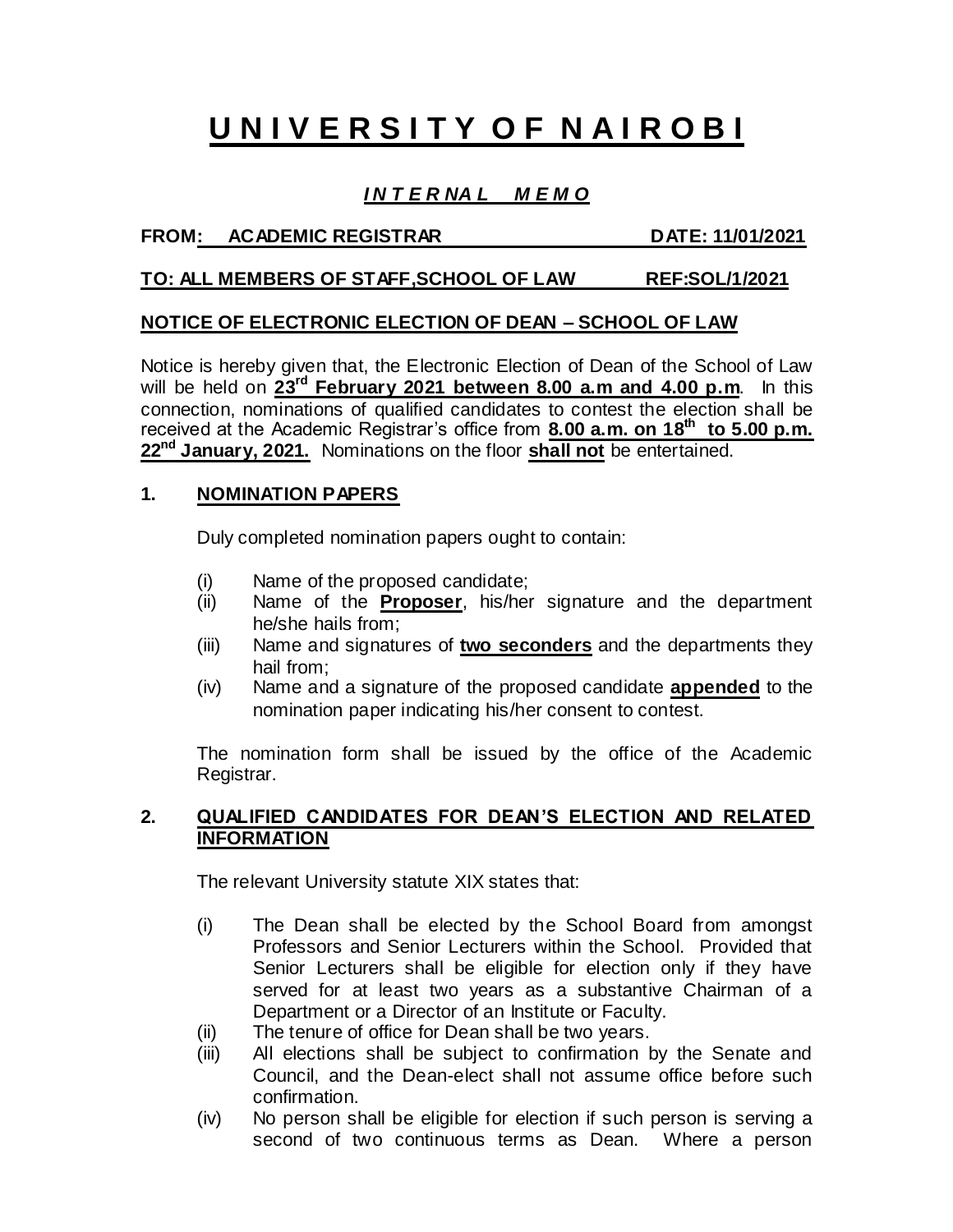previously served but has already ceased to be Dean, such a person shall not become eligible for election until two consecutive years have elapsed since such a person last ceased to be Dean.

# **3. QUALIFIED VOTERS**

The relevant University Statute lists those qualified to be members of the School Board, and hence eligible to vote as follows:

- (i) Dean of the Faculty/School;
- (ii) All Professors, Associate Professors, Senior Lecturers, Lecturers, Assistant Lecturers and Tutorial Fellows of the departments of the Faculty and College Librarian;
- (iii) Members of teaching staff of Departments, Institutes and Schools associated with the School and **who are teaching students in the current semester**;
- (iv) One selected student representative elected by secret ballot, from each year of study, from among full-time students of the Departments of the School;
- (v) Such other members not exceeding five in number, and not being members of the full-time academic staff of the University, appointed by Senate on the recommendation of the School Board.

# **4. ELECTRONIC ELECTION**

- (i) The School/Faculty shall prepare the voters register which will be in compliance with Statute XIX which shall include the following information on the staff/voters:
	- Name
	- Designation
	- Department
	- University email address
	- Cell phone numbers
- (ii) The link with the ballot paper shall be sent to the verified and approved members listed on the voters register
- (iii) The voting shall be conducted between 8.00 am and 4.00 pm
- (iv) The School/Faculty shall organize and send out a notice and link for the special School/Faculty Board at 4.30 pm on the same election day for announcement of the election results

## **5. PROXY VOTES**

In view of the election being conducted electronically, there shall be no provision for Proxy votes.